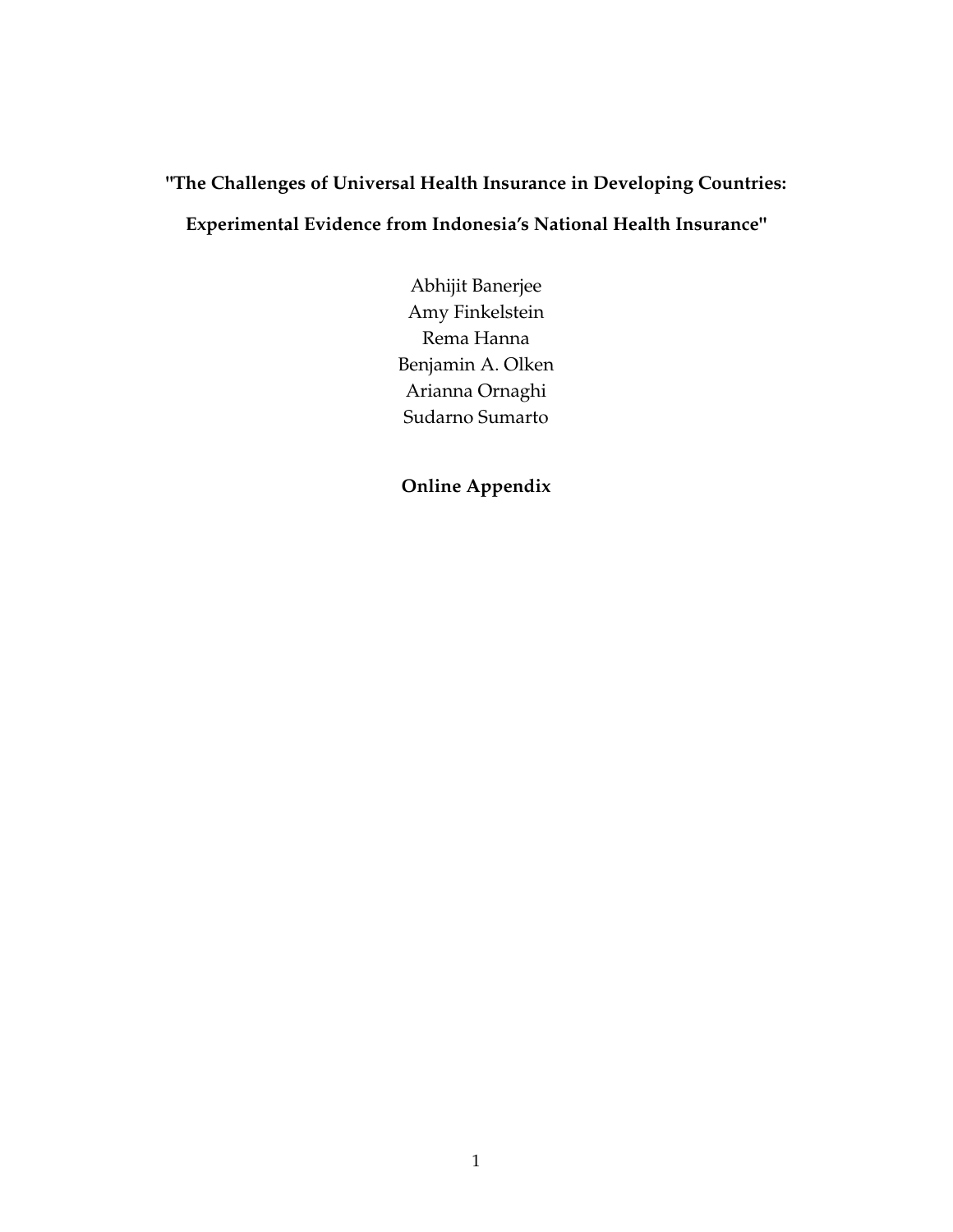|                                                |                                       | Inpatient                                                            |                                                                       |                        | Outpatient                                                           |                                                                       |
|------------------------------------------------|---------------------------------------|----------------------------------------------------------------------|-----------------------------------------------------------------------|------------------------|----------------------------------------------------------------------|-----------------------------------------------------------------------|
|                                                | Share of all<br>visits                | Fraction of<br>visits<br>covered by<br>public<br>health<br>insurance | Fraction of<br>visits<br>covered by<br>private<br>health<br>insurance | Share of all<br>visits | Fraction of<br>visits<br>covered by<br>public<br>health<br>insurance | Fraction of<br>visits<br>covered by<br>private<br>health<br>insurance |
|                                                | (1)                                   | (2)                                                                  | (3)                                                                   | (4)                    | (5)                                                                  | (6)                                                                   |
|                                                |                                       | Panel A: All households                                              |                                                                       |                        |                                                                      |                                                                       |
| Public hospital                                | 0.419                                 | 0.655                                                                | 0.002                                                                 | 0.060                  | 0.677                                                                | 0.002                                                                 |
| Government-run subdistrict clinics (Puskesmas) | 0.125                                 | 0.460                                                                | 0.001                                                                 | 0.300                  | 0.495                                                                | 0.001                                                                 |
| Government-run village clinics (UKBM)          |                                       |                                                                      |                                                                       | 0.030                  | 0.027                                                                | 0.000                                                                 |
| Total public                                   | 0.543                                 | 0.610                                                                | 0.002                                                                 | 0.390                  | 0.488                                                                | 0.001                                                                 |
| Private hospital                               | 0.340                                 | 0.362                                                                | 0.031                                                                 | 0.051                  | 0.331                                                                | 0.042                                                                 |
| Doctor                                         | 0.069                                 | 0.146                                                                | 0.006                                                                 | 0.422                  | 0.114                                                                | 0.002                                                                 |
| Clinic                                         | 0.043                                 | 0.144                                                                | 0.001                                                                 | 0.123                  | 0.204                                                                | 0.007                                                                 |
| Total private                                  | 0.452                                 | 0.308                                                                | 0.024                                                                 | 0.597                  | 0.151                                                                | 0.007                                                                 |
| Traditional                                    | 0.005                                 | 0.000                                                                | 0.000                                                                 | 0.014                  | 0.000                                                                | 0.000                                                                 |
|                                                | Panel B: Non-poor informal households |                                                                      |                                                                       |                        |                                                                      |                                                                       |
| Public hospital                                | 0.427                                 | 0.604                                                                | 0.001                                                                 | 0.053                  | 0.615                                                                | 0.001                                                                 |
| Government-run subdistrict clinics (Puskesmas) | 0.138                                 | 0.433                                                                | 0.000                                                                 | 0.304                  | 0.486                                                                | 0.001                                                                 |
| Government-run village clinics (UKBM)          | 0.000                                 | 0.000                                                                | 0.000                                                                 | 0.034                  | 0.031                                                                | 0.000                                                                 |
| Total public                                   | 0.565                                 | 0.562                                                                | 0.001                                                                 | 0.391                  | 0.464                                                                | 0.001                                                                 |
| Private hospital                               | 0.314                                 | 0.312                                                                | 0.019                                                                 | 0.039                  | 0.284                                                                | 0.020                                                                 |
| Doctor                                         | 0.067                                 | 0.128                                                                | 0.001                                                                 | 0.444                  | 0.084                                                                | 0.001                                                                 |
| Clinic                                         | 0.047                                 | 0.118                                                                | 0.000                                                                 | 0.111                  | 0.161                                                                | 0.001                                                                 |
| Total private                                  | 0.429                                 | 0.262                                                                | 0.014                                                                 | 0.594                  | 0.112                                                                | 0.003                                                                 |
| Traditional                                    | 0.006                                 | 0.000                                                                | 0.000                                                                 | 0.015                  | 0.000                                                                | 0.000                                                                 |

#### **Appendix Table 1:** Distribution of Outpatient and Inpatient Care by Facility Type

Note: This table shows the distribution of care across different facility types, separately for inpatient care (columns (1) to (3)) and outpatient care (columns (4) to (6)). Columns (1) and (4) report the share of all visits of a certain type that took place in the given facility type. The remaining columns report the share of visits taking place in the given facility type that was covered by public health insurance (columns (2) and (5)) or by private health insurance (columns (3) and (6)). Data is from SUSENAS 2015, which collects data on over 250,000 households across the country.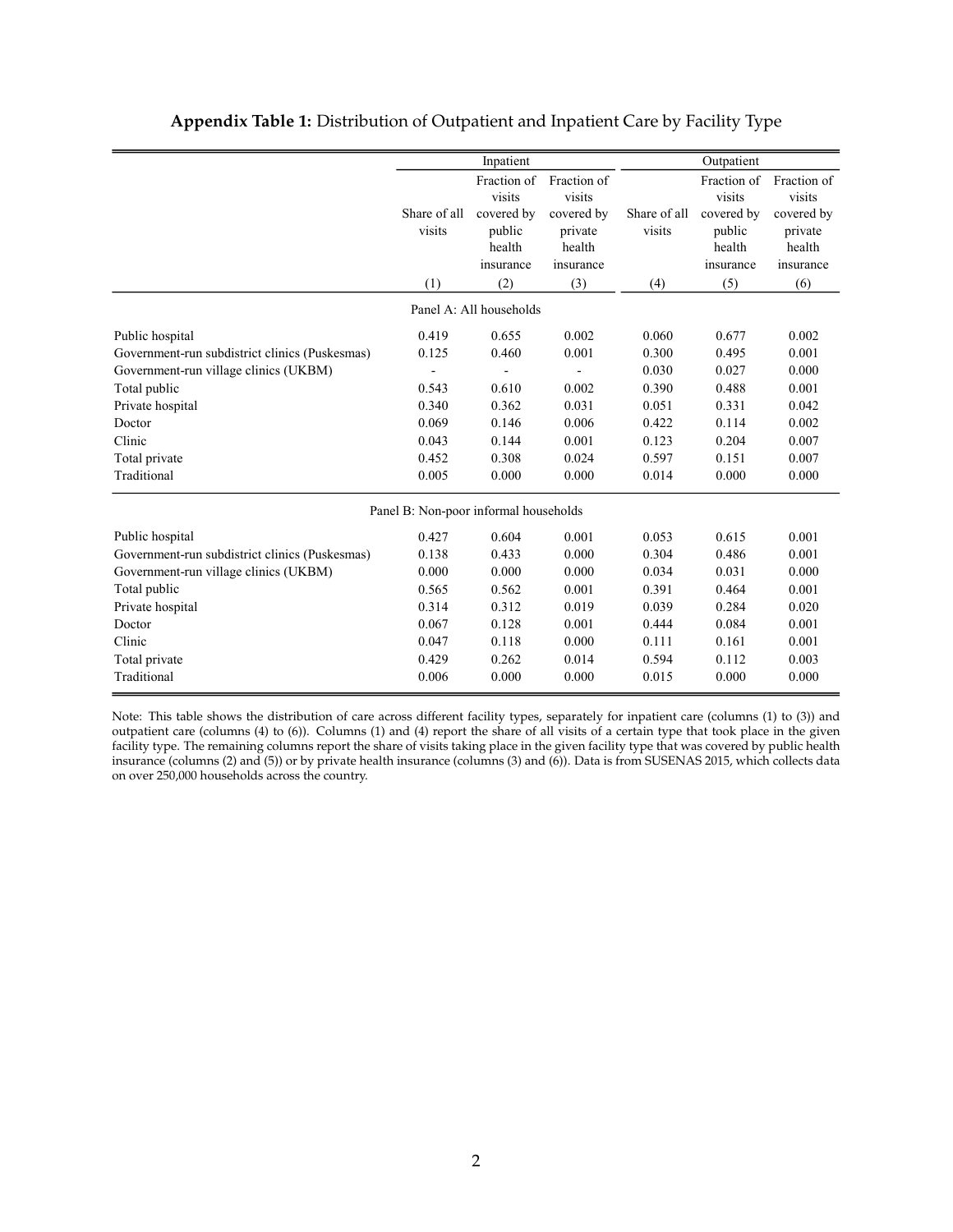|                            | $_{\text{Has}}$                                                                | -reported<br>health                                                                                                                                          | utpatient                                                                                                                                                                                                                                                                                                              | Inpatient                                                                                                                                                                                 | Any chronic                                                                                                                                                                                                                                                        | nember 60+<br>Family                                                                                                                                                   | <b>HH</b> finished<br>iighschool                                                                              | imployee                                                                                                                                                                                                                                                                                                               | HH size                                                                                                                                                            |
|----------------------------|--------------------------------------------------------------------------------|--------------------------------------------------------------------------------------------------------------------------------------------------------------|------------------------------------------------------------------------------------------------------------------------------------------------------------------------------------------------------------------------------------------------------------------------------------------------------------------------|-------------------------------------------------------------------------------------------------------------------------------------------------------------------------------------------|--------------------------------------------------------------------------------------------------------------------------------------------------------------------------------------------------------------------------------------------------------------------|------------------------------------------------------------------------------------------------------------------------------------------------------------------------|---------------------------------------------------------------------------------------------------------------|------------------------------------------------------------------------------------------------------------------------------------------------------------------------------------------------------------------------------------------------------------------------------------------------------------------------|--------------------------------------------------------------------------------------------------------------------------------------------------------------------|
|                            |                                                                                | $\widehat{\omega}$                                                                                                                                           | $\odot$                                                                                                                                                                                                                                                                                                                | $\widehat{E}$                                                                                                                                                                             | $\tilde{c}$                                                                                                                                                                                                                                                        | $\circledcirc$                                                                                                                                                         | $\widehat{C}$                                                                                                 | $\circledS$                                                                                                                                                                                                                                                                                                            | $\widehat{\mathfrak{G}}$                                                                                                                                           |
| Full subsidy               | $-0.001$                                                                       | 0.028                                                                                                                                                        | 0.009                                                                                                                                                                                                                                                                                                                  | 0.010                                                                                                                                                                                     |                                                                                                                                                                                                                                                                    |                                                                                                                                                                        |                                                                                                               | $-0.001$                                                                                                                                                                                                                                                                                                               | $0.156**$                                                                                                                                                          |
|                            |                                                                                | $\begin{array}{l} (0.024) \\ 0.015 \\ (0.020) \\ (0.011 \\ -0.011 \\ (0.015) \\ -0.030 \\ (0.037) \\ -0.015 \\ (0.016) \\ (0.016) \\ (0.016) \\ \end{array}$ |                                                                                                                                                                                                                                                                                                                        | $\begin{array}{l} (0.012) \\ 0.008 \\ 0.011 \\ 0.011 \\ 0.008 \\ 0.008 \\ 0.005 \\ 0.002 \\ 0.008 \\ 0.008 \\ 0.008 \\ 0.008 \\ 0.008 \\ 0.008 \\ 0.008 \\ 0.008 \\ 0.008 \\ \end{array}$ | $\begin{array}{l} 0.021\\ 0.022)\\ 0.016\\ 0.019)\\ 0.0002\\ 0.0014\\ 0.0014\\ 0.0033)\\ 0.0009\\ 0.0015\\ 0.015\\ 0.015\\ 0.019\\ 0.0009\\ 0.0019\\ 0.0009\\ 0.0009\\ 0.0009\\ 0.0000\\ 0.0000\\ 0.0000\\ 0.0000\\ 0.0000\\ 0.0000\\ 0.0000\\ 0.0000\\ 0.0000\\ $ | $\begin{array}{l} 0.022 \\ 0.0200 \\ 0.000 \\ 0.011 \\ 0.012 \\ 0.012 \\ 0.031 \\ 0.032 \\ 0.033 \\ 0.033 \\ 0.033 \\ 0.033 \\ 0.005 \\ 0.005 \\ 0.005 \\ \end{array}$ | $-0.008$<br>$(0.023)$<br>$(0.031)$<br>$(0.019)$<br>$-0.004$<br>$-0.035$<br>$-0.035$<br>$(0.035)$<br>$(0.036)$ |                                                                                                                                                                                                                                                                                                                        |                                                                                                                                                                    |
| Half subsidy               |                                                                                |                                                                                                                                                              |                                                                                                                                                                                                                                                                                                                        |                                                                                                                                                                                           |                                                                                                                                                                                                                                                                    |                                                                                                                                                                        |                                                                                                               |                                                                                                                                                                                                                                                                                                                        |                                                                                                                                                                    |
|                            | $\begin{array}{c} (0.017) \\ 0.021 \\ (0.014) \\ (0.014) \\ 0.001 \end{array}$ |                                                                                                                                                              | $\begin{array}{l} (0.022) \\ (0.012) \\ (0.019) \\ (0.0107) \\ (0.0107) \\ (0.014) \\ (0.014) \\ (0.014) \\ (0.015) \\ (0.015) \\ (0.016) \\ (0.017) \\ (0.019) \\ (0.019) \\ (0.019) \\ (0.019) \\ (0.019) \\ (0.019) \\ (0.019) \\ (0.019) \\ (0.019) \\ (0.019) \\ (0.019) \\ (0.019) \\ (0.019) \\ (0.019) \\ (0.$ |                                                                                                                                                                                           |                                                                                                                                                                                                                                                                    |                                                                                                                                                                        |                                                                                                               | $\begin{array}{l} (0.013) \\ (0.014) \\ (0.012) \\ (0.000) \\ (0.000) \\ (0.004) \\ (0.011) \\ (0.009) \\ (0.009) \\ (0.009) \\ (0.009) \\ (0.009) \\ (0.009) \\ (0.009) \\ (0.009) \\ (0.009) \\ (0.009) \\ (0.009) \\ (0.009) \\ (0.009) \\ (0.009) \\ (0.009) \\ (0.009) \\ (0.009) \\ (0.009) \\ (0.009) \\ (0.00$ | $\begin{array}{l} (0.067) \\ 0.002 \\ (0.055) \\ 0.002 \\ (0.042) \\ (0.041) \\ (0.111) \\ (0.014) \\ (0.042) \\ (0.043) \\ (0.042) \\ (0.035^{**} \\ \end{array}$ |
| Assisted registration      |                                                                                |                                                                                                                                                              |                                                                                                                                                                                                                                                                                                                        |                                                                                                                                                                                           |                                                                                                                                                                                                                                                                    |                                                                                                                                                                        |                                                                                                               |                                                                                                                                                                                                                                                                                                                        |                                                                                                                                                                    |
|                            | $\Xi$<br>0.0                                                                   |                                                                                                                                                              |                                                                                                                                                                                                                                                                                                                        |                                                                                                                                                                                           |                                                                                                                                                                                                                                                                    |                                                                                                                                                                        |                                                                                                               |                                                                                                                                                                                                                                                                                                                        |                                                                                                                                                                    |
| Information on cost of     | $-0.001$                                                                       |                                                                                                                                                              |                                                                                                                                                                                                                                                                                                                        |                                                                                                                                                                                           |                                                                                                                                                                                                                                                                    |                                                                                                                                                                        |                                                                                                               |                                                                                                                                                                                                                                                                                                                        |                                                                                                                                                                    |
| treatment for heart attack | (0.026)                                                                        |                                                                                                                                                              |                                                                                                                                                                                                                                                                                                                        |                                                                                                                                                                                           |                                                                                                                                                                                                                                                                    |                                                                                                                                                                        |                                                                                                               |                                                                                                                                                                                                                                                                                                                        |                                                                                                                                                                    |
| Information on possible    |                                                                                |                                                                                                                                                              |                                                                                                                                                                                                                                                                                                                        |                                                                                                                                                                                           |                                                                                                                                                                                                                                                                    |                                                                                                                                                                        |                                                                                                               |                                                                                                                                                                                                                                                                                                                        |                                                                                                                                                                    |
| mandate penalties          | (0.011)                                                                        |                                                                                                                                                              |                                                                                                                                                                                                                                                                                                                        |                                                                                                                                                                                           |                                                                                                                                                                                                                                                                    |                                                                                                                                                                        | (0.015)                                                                                                       |                                                                                                                                                                                                                                                                                                                        |                                                                                                                                                                    |
| Information on two weeks   | 0.004                                                                          |                                                                                                                                                              |                                                                                                                                                                                                                                                                                                                        |                                                                                                                                                                                           |                                                                                                                                                                                                                                                                    |                                                                                                                                                                        |                                                                                                               |                                                                                                                                                                                                                                                                                                                        |                                                                                                                                                                    |
| waiting period             | $\overline{0.0}$                                                               | (0.016)                                                                                                                                                      | (0.015)                                                                                                                                                                                                                                                                                                                | 0.008                                                                                                                                                                                     | (0.015)                                                                                                                                                                                                                                                            | (0.013)                                                                                                                                                                | (0.015)                                                                                                       | (600, 0)                                                                                                                                                                                                                                                                                                               | (0.042)                                                                                                                                                            |
| Observations               | 5996                                                                           | 5964                                                                                                                                                         | 5964                                                                                                                                                                                                                                                                                                                   | 5964                                                                                                                                                                                      | 5964                                                                                                                                                                                                                                                               | 5996                                                                                                                                                                   | 5964                                                                                                          | 5996                                                                                                                                                                                                                                                                                                                   | 5964                                                                                                                                                               |

Appendix Table 2: Randomization Balance **Appendix Table 2:** Randomization Balance Note: This table shows covariate balance across subsidies, registration and information teatment assignment We regress each of the outcomes on indicator variables for assignment hould weighted to reads, the interded ratio Note: This table shows covariate balance across subsidies, registration and information treatment assignment. We regress each of the outcomes on indicator variables for assignment to all treatment arms, an indicator variable for the randomization procedure used and an indicator variable for the study location (equation (1)). All regressions are estimated by OLS and weighted to reflect the intended cross-randomization. Robust standard errors are reported in parentheses. The outcome in column (1) is an indicator variable for whether at least one member of the household reported their NIK (individuals' unique national identification number). In column (2), the outcome is the average self-reported health of all household members, where the self-reported health score is a Likert score ranging from 1-4, with 4 as the highest option (better self-reported health). The outcomes in columns (3) and (4) are indicators for whether the household received outpatient treatment in the last four weeks or inpatient treatment in the last twelve months. In column (5) the outcome is an indicator for whether anyone in the household suffered from any chronic condition. The outcome in column (6) is an indicator variable for whether the household had at least one member over 60. The outcome in column (7) is an indicator variable for whether the household head had finished high school, and in column (8) for whether the household head was employed. Finally, the outcome in column (9) is the household size. All outcomes were measured in the baseline survey. The smaller sample size for some outcomes is explained by households participating in the listing survey and agreeing to the treatments, but refusing to complete the baseline survey. \*\*\* p<0.01, \*\* p<0.05, \* p<0.1.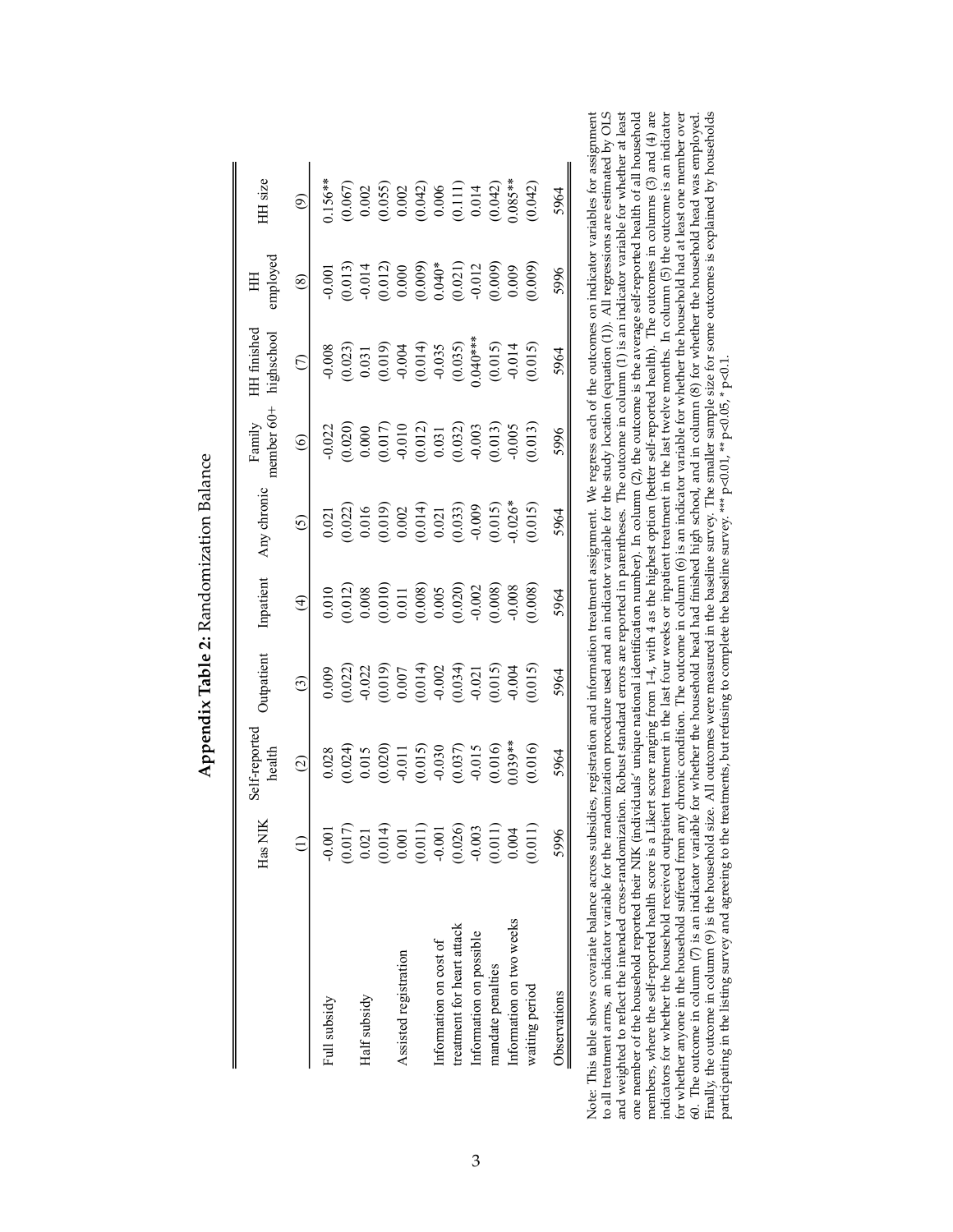|                                         |                           |                                                | Decomposition                                                       |
|-----------------------------------------|---------------------------|------------------------------------------------|---------------------------------------------------------------------|
|                                         | Enrolled<br>within 1 year | Enrolled<br>within 8<br>weeks of<br>offer date | Enrolled<br>after 8<br>weeks, but<br>within 1 year<br>of offer date |
|                                         | (1)                       | (2)                                            | (3)                                                                 |
| Panel A: Medan                          |                           |                                                |                                                                     |
| Two week deadline                       | 0.048                     | 0.047                                          | 0.001                                                               |
|                                         | (0.045)                   | (0.044)                                        | (0.020)                                                             |
| Choice between one or two week deadline | 0.031                     | 0.001                                          | 0.030                                                               |
|                                         | (0.048)                   | (0.043)                                        | (0.028)                                                             |
| No subsidy mean                         | 0.075                     | 0.017                                          | 0.058                                                               |
| Panel B: Bandung                        |                           |                                                |                                                                     |
| Bonus subsidy                           | $0.037***$                | $0.040***$                                     | $-0.003$                                                            |
|                                         | (0.013)                   | (0.010)                                        | (0.009)                                                             |
| No subsidy mean                         | 0.088                     | 0.033                                          | 0.055                                                               |

### **Appendix Table 3:** Effect of Additional Treatments on Year 1 Enrollment, by City

Note: This table shows the effect of the deadline and the bonus subsidy treatment on enrollment in year 1, by city. The sample size is 1446 households in Medan and 4550 households in Bandung. We regress each of the enrollment measures on indicator variables for assignment to all treatment arms and an indicator variable for the randomization procedure used (equation (1)). The omitted category is one week deadline for the deadline treatment and no subsidy for the bonus subsidy treatment. All regressions are estimated by OLS and weighted to reflect the intended cross-randomization. Robust standard errors are reported in parentheses. \*\*\* p<0.01, \*\* p<0.05, \* p<0.1.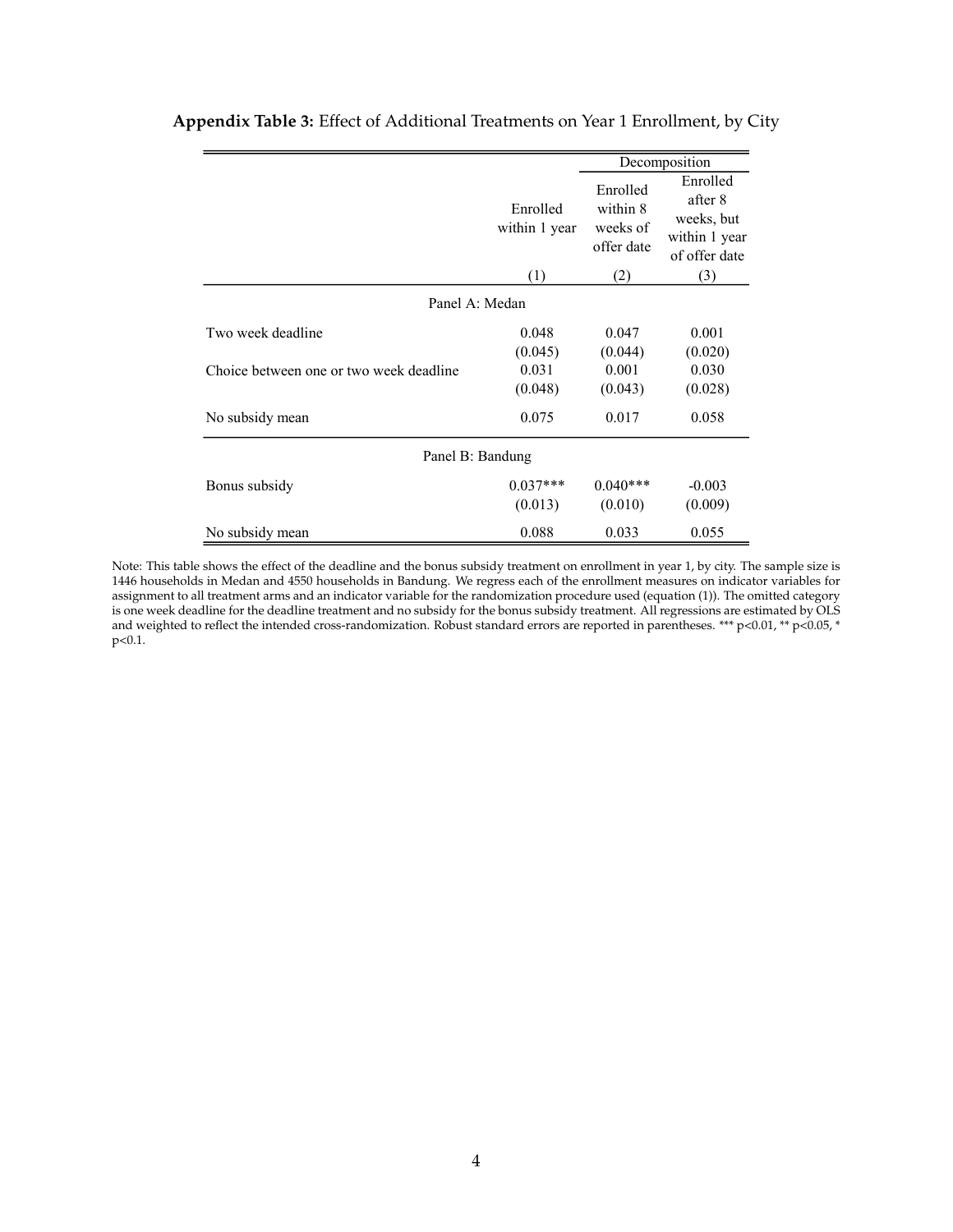|                                    |                                              | Enrolled within 1 year of offer date and |                                |                           |                                |                           |                                  |                           |
|------------------------------------|----------------------------------------------|------------------------------------------|--------------------------------|---------------------------|--------------------------------|---------------------------|----------------------------------|---------------------------|
|                                    |                                              | Dropouts                                 | Stayers                        |                           |                                |                           |                                  |                           |
|                                    | coverage for<br>at least one<br>month<br>Had | Did not have<br>coverage in<br>month 15  | coverage in<br>month 15<br>Had | $(2)$ vs $(3)$<br>P-Value | coverage in<br>month 15<br>Had | $(1)$ vs $(5)$<br>P-Value | coverage in<br>month $20$<br>Had | $(1)$ vs $(7)$<br>P-Value |
|                                    | $\widehat{\Xi}$                              | $\odot$                                  | $\odot$                        | $\bigoplus$               | $\odot$                        | $\odot$                   | $\widehat{\subset}$              | $^{\circledR}$            |
| Full subsidy                       | 0.277                                        | 0.184                                    | 0.093                          | 0.000                     | 0.099                          | 0.000                     | 0.106                            | $0.000$                   |
| Half subsidy                       | 0.171                                        | 0.107                                    | 0.064                          | 0.005                     | 0.074                          | 0.000                     | 0.074                            | 0.000                     |
| No subsidy                         | 0.063                                        | 0.024                                    | 0.038                          | 0.007                     | 0.053                          | 0.020                     | 0.067                            | 0.444                     |
| Assisted registration              | 0.140                                        | 0.082                                    | 0.058                          | 0.004                     | 0.069                          | $0.000$                   | 0.075                            | 0.000                     |
| Status quo registration            | 0.117                                        | 0.059                                    | 0.058                          | 0.862                     | 0.069                          | 0.000                     | 0.083                            | 0.000                     |
|                                    |                                              |                                          | P-value of test of hypothesis  |                           |                                |                           |                                  |                           |
| Full subsidy = no subsidy          | 0.000                                        | 0.000                                    | $0.000$                        |                           | 0.000                          |                           | 0.001                            |                           |
| Half subsidy $=$ no subsidy        | 0.000                                        | 0.000                                    | 0.003                          |                           | 0.032                          |                           | 0.307                            |                           |
| Assisted registration = status quo | 0.028                                        | 0.006                                    | 0.964                          |                           | 0.934                          |                           | 0.300                            |                           |

**Appendix Table 4:** Insurance Coverage, by Temporary Subsidies and Assisted Registration È J,  $\ddot{\phantom{0}}$ <u>े</u> l,  $\ddot{\phantom{0}}$  $\ddot{\phantom{0}}$ .<br>;;  $\frac{1}{2}$ Ę ł.  $\mathcal{C}$  $\blacksquare$  $\ddot{\phantom{0}}$ Į Ė  $\frac{1}{2}$  $\ddot{\phantom{0}}$ 

all its an indicator variable for the randomization procedure used and an indicator variable for study location (equation (1)). Standard erros are robust. The p-values reported are from a test of the difference between the no sub : arms, Note: This table shows mean coverage by temporary subsidy and assisted registration. A household is considered as having insurance coverage if the premium was paid for all its members. The sample size is 5996 households. household level. All regressions are estimated by OLS and weighted to reflect the intended cross-randomization. Appendix Table 5 provides the regression estimates behind the numbers reported in this table. reported in this table. Note: Thi members.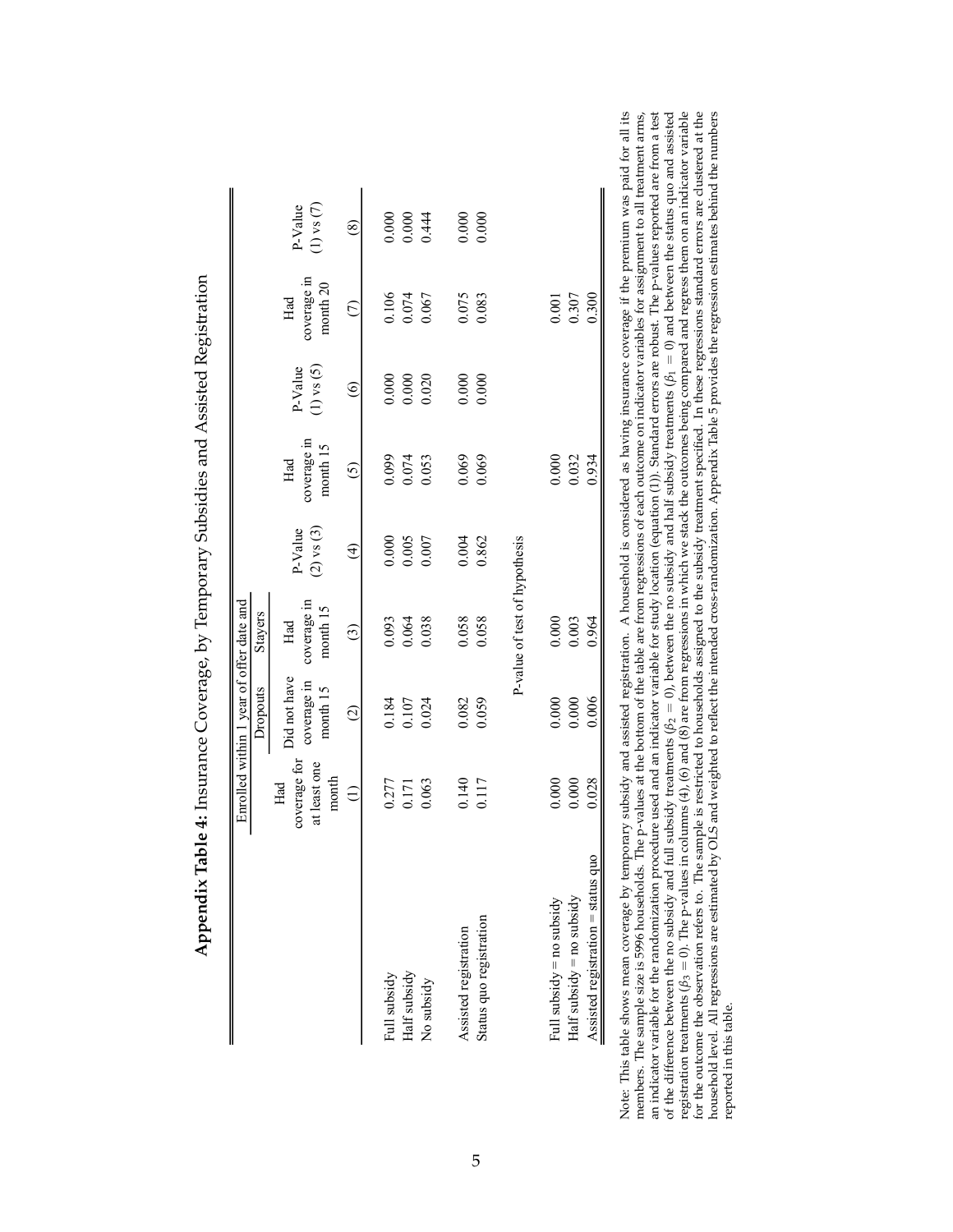|                       |                                            | Enrolled within 1 year of offer date    |                                |                                |                                |
|-----------------------|--------------------------------------------|-----------------------------------------|--------------------------------|--------------------------------|--------------------------------|
|                       |                                            | Dropouts                                | <b>Stayers</b>                 |                                |                                |
|                       | Had<br>coverage for<br>at least 1<br>month | Did not have<br>coverage in<br>month 15 | Had<br>coverage in<br>month 15 | Had<br>coverage in<br>month 15 | Had<br>coverage in<br>month 20 |
|                       | (1)                                        | (2)                                     | (3)                            | (4)                            | (5)                            |
| Full subsidy          | $0.200***$                                 | $0.142***$                              | $0.058***$                     | $0.048***$                     | $0.045***$                     |
|                       | (0.019)                                    | (0.017)                                 | (0.012)                        | (0.013)                        | (0.013)                        |
| Half subsidy          | $0.100***$                                 | $0.073***$                              | $0.027***$                     | $0.022**$                      | 0.010                          |
|                       | (0.014)                                    | (0.011)                                 | (0.009)                        | (0.010)                        | (0.010)                        |
| Assisted registration | $0.022**$                                  | $0.022***$                              | $-0.000$                       | 0.001                          | $-0.008$                       |
|                       | (0.010)                                    | (0.008)                                 | (0.007)                        | (0.007)                        | (0.008)                        |
| <b>Observations</b>   | 5996                                       | 5996                                    | 5996                           | 5996                           | 5996                           |
| No subsidy mean       | 0.063                                      | 0.024                                   | 0.038                          | 0.053                          | 0.067                          |

# **Appendix Table 5:** Insurance Coverage, by Temporary Subsidies and Assisted Registration

Note: This table shows insurance coverage by temporary subsidies and assisted registration. A household is considered as having insurance coverage if the premium was paid for all its members. We regress each outcome on indicator variables for assignment to all treatment arms, an indicator variable for the randomization procedure used and an indicator variable for study location (equation (1)). All regressions are estimated by OLS and weighted to reflect the intended cross-randomization. Robust standard errors are reported in parentheses. \*\*\* p<0.01, \*\* p<0.05, \* p<0.1.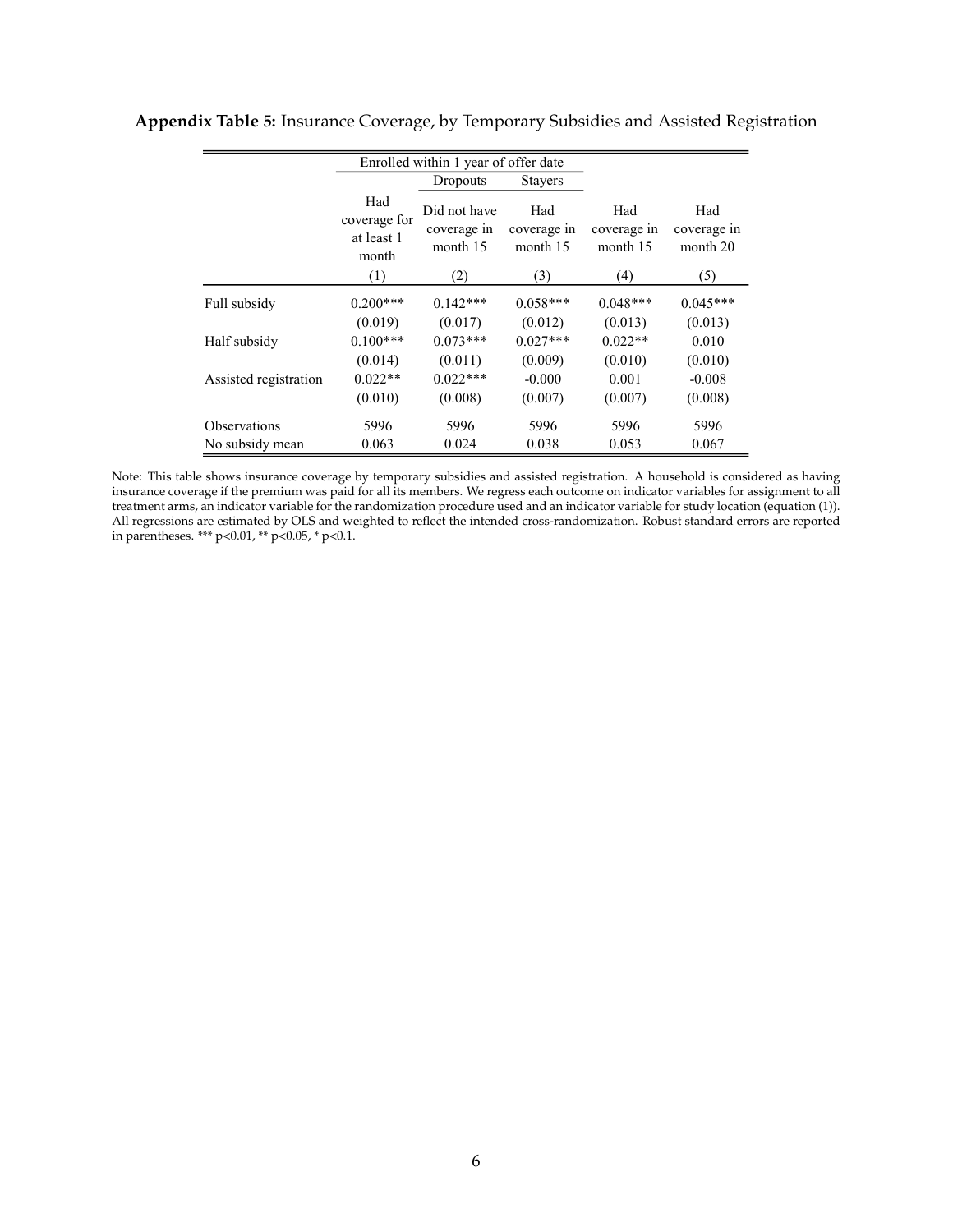**Appendix Table 6:** Relationship between Self-Reported Health and Year 1 Health-Seeking Behavior

|                      | Had a claim           |                       | Total $#$ of claims |                      |                      | Claims                 |
|----------------------|-----------------------|-----------------------|---------------------|----------------------|----------------------|------------------------|
|                      | Of any type           | Chronic               | Of any type         | Chronic              | Value of<br>claims   | Days to first<br>claim |
|                      | (1)                   | (2)                   | (3)                 | (4)                  | (5)                  | (6)                    |
| Self-reported health | $-0.091**$<br>(0.040) | $-0.090**$<br>(0.037) | $-1.042$<br>(0.696) | $-0.093*$<br>(0.054) | $-0.885*$<br>(0.503) | 22.728*<br>(12.561)    |
| R <sub>2</sub>       | 0.035                 | 0.027                 | 0.028               | 0.026                | 0.035                | 0.044                  |

Note: This table shows the coefficients from a regression of claims in months 1 to 12 since enrollment on self-reported health. Selfreported health is the average self-reported health of all household members, where the self-reported health score is a Likert score ranging from 1-4, with 4 as the highest option (better self-reported health). The sample is restricted to households who enrolled within a year from offer and had coverage for at least one month over the same time period. The sample size is 749 households. The value of claims in column (5), in thousand Rp, is winsorized at the 99% level and only refers to hospital claims. Each regression additionally controls for indicator variables for assignment to all treatment arms, an indicator variable for the randomization procedure used and an indicator variable for the study location. All regressions are estimated by OLS and weighted to reflect the intended crossrandomization. Robust standard errors are reported in parentheses. \*\*\* p<0.01, \*\* p<0.05, \* p<0.1.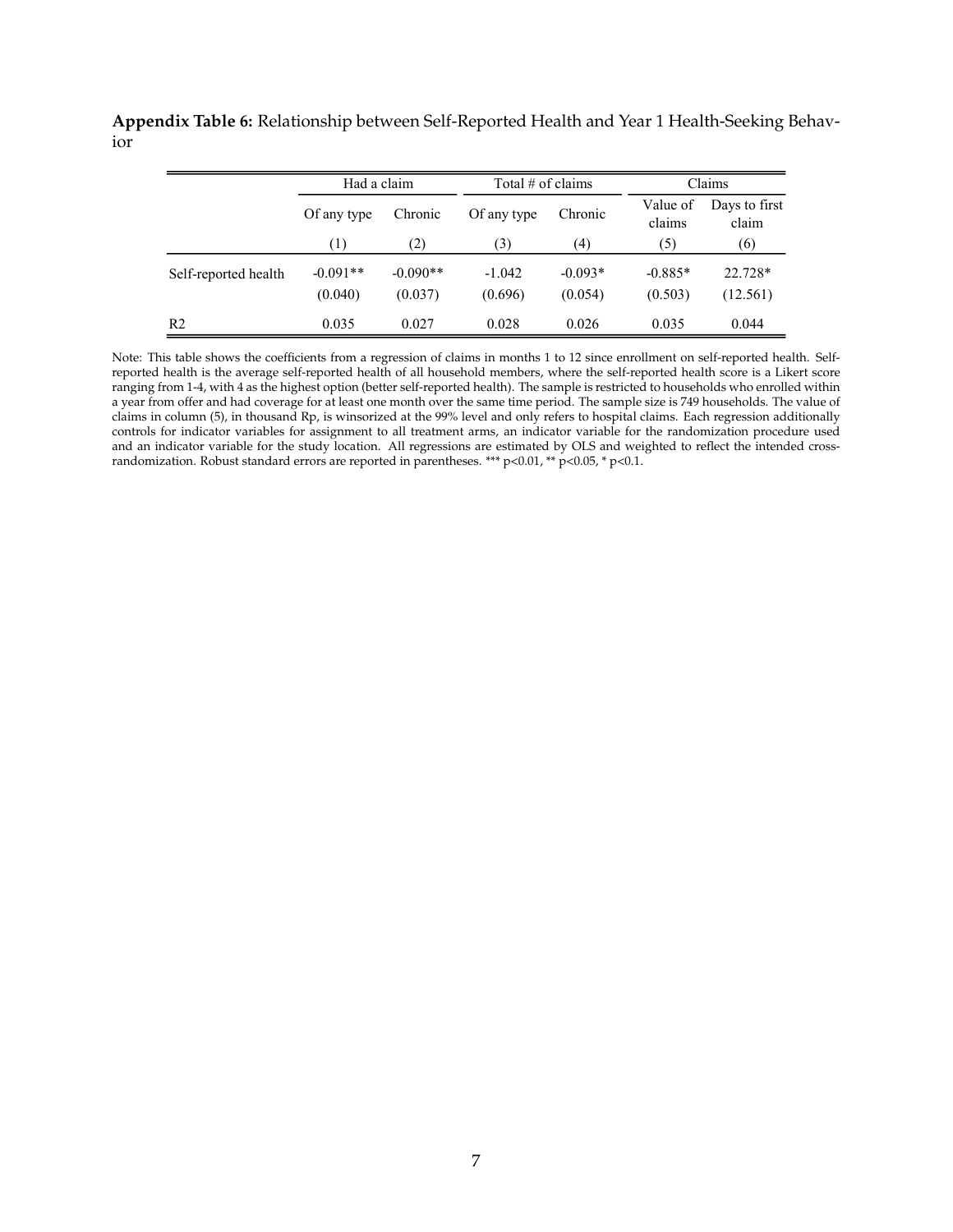|                       | Self-                                                       |                                                               | Had a claim                                   |                                                               | $\lceil$ otal # of claims                                                  |                                               | Claims                                           |
|-----------------------|-------------------------------------------------------------|---------------------------------------------------------------|-----------------------------------------------|---------------------------------------------------------------|----------------------------------------------------------------------------|-----------------------------------------------|--------------------------------------------------|
|                       | reported<br>health                                          | Of any<br>type                                                | hronic                                        | $\Im$ f any<br>type                                           | <b>hronic</b>                                                              | /alue of<br>claims                            | irst claim<br>Days to                            |
|                       |                                                             | $\bigcirc$                                                    |                                               | $\widehat{f}$                                                 |                                                                            | $\circledcirc$                                |                                                  |
| Full subsidy          |                                                             |                                                               | $0.089*$                                      |                                                               |                                                                            | $-0.707*$                                     | 17.199***                                        |
|                       |                                                             |                                                               |                                               |                                                               |                                                                            |                                               |                                                  |
| Half subsidy          |                                                             |                                                               |                                               |                                                               |                                                                            |                                               |                                                  |
|                       | $0.139**$<br>$(0.057)$<br>$146**$<br>$(0.060)$<br>$(0.060)$ |                                                               | $(0.051)$<br>$-0.024$<br>$(0.051)$<br>$0.009$ | $-2.117**$<br>$(0.940)$<br>$-0.986$<br>$(1.082)$<br>$(1.082)$ |                                                                            | $(0.423)$<br>$0.237$<br>$(0.484)$<br>$-0.173$ | $(17.187)$<br>29.000<br>$(17.964)$<br>$(17.964)$ |
| Assisted registration |                                                             |                                                               |                                               |                                                               |                                                                            |                                               |                                                  |
|                       | (0.044)                                                     | $^{*}$<br>(0.058)<br>(0.058)<br>(0.059)<br>(0.044)<br>(0.044) | 0.033)                                        | (0.636)                                                       | $0.146**$<br>$(0.069)$<br>$(0.030)$<br>$(0.071)$<br>$(0.010)$<br>$(0.044)$ | (0.309)                                       | (13.019)                                         |
| No subsidy mean       | 3.099                                                       | 0.622                                                         | 0.272                                         | 6.167                                                         | 0.339                                                                      | 1.637                                         | 176.272                                          |

| I                                    |
|--------------------------------------|
|                                      |
|                                      |
|                                      |
|                                      |
|                                      |
|                                      |
| うちょう とうしょう かんこう                      |
|                                      |
| i                                    |
|                                      |
|                                      |
|                                      |
|                                      |
|                                      |
|                                      |
|                                      |
|                                      |
|                                      |
|                                      |
|                                      |
|                                      |
|                                      |
|                                      |
|                                      |
|                                      |
|                                      |
| I                                    |
| í                                    |
| <br> <br>                            |
|                                      |
|                                      |
|                                      |
|                                      |
|                                      |
|                                      |
|                                      |
|                                      |
|                                      |
|                                      |
|                                      |
|                                      |
|                                      |
|                                      |
|                                      |
|                                      |
|                                      |
|                                      |
|                                      |
|                                      |
|                                      |
|                                      |
|                                      |
|                                      |
|                                      |
|                                      |
|                                      |
|                                      |
|                                      |
|                                      |
| j                                    |
|                                      |
|                                      |
| j                                    |
|                                      |
| .<br>،                               |
|                                      |
|                                      |
|                                      |
|                                      |
|                                      |
|                                      |
| $\frac{1}{2}$<br>l                   |
|                                      |
|                                      |
|                                      |
|                                      |
| 1                                    |
|                                      |
|                                      |
|                                      |
|                                      |
|                                      |
| $-20.00001 + 0.00001$<br>.<br>}<br>} |
|                                      |
| ~ C د1د <del>D</del><br>.<br>'       |
|                                      |
|                                      |
|                                      |
|                                      |
|                                      |
| ,<br>;<br>;                          |
| $\overline{a}$                       |
|                                      |
|                                      |
|                                      |
| ı                                    |
| l                                    |

Note: This table shows self-reported health and clains submitted in months 1 to 12 since enrollment by temporary subsidies and assisted registration. The sample is restricted to households who enrolled within a year from Note: This table shows self-reported health and claims submitted in months 1 to 12 since enrollment by temporary subsidies and assisted registration. The sample is restricted to households who enrolled within a year from o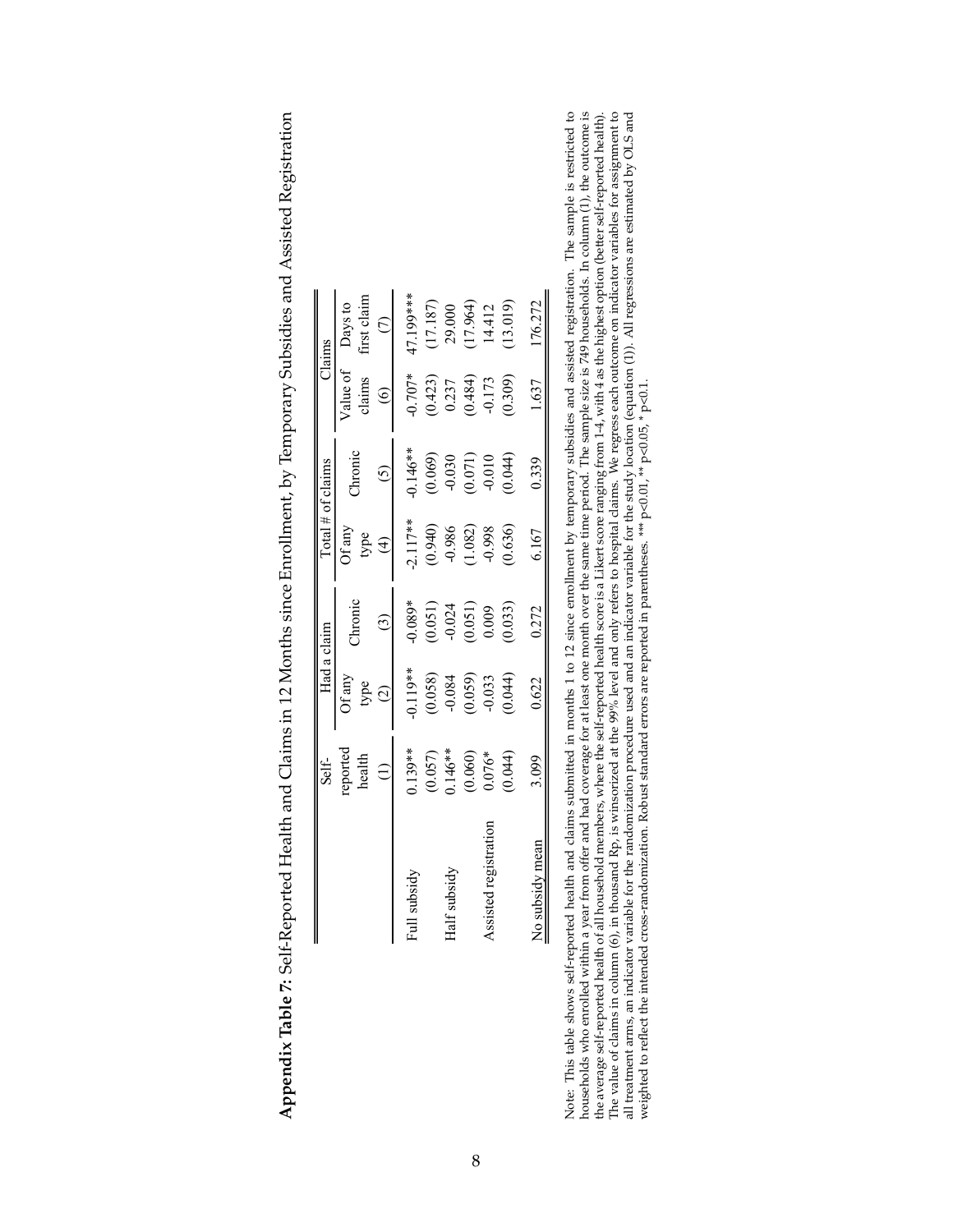|                                                      | Self-              |                | Had a claim                      |                                                          | Total # of claims |                    | Claims                 |
|------------------------------------------------------|--------------------|----------------|----------------------------------|----------------------------------------------------------|-------------------|--------------------|------------------------|
|                                                      | reported<br>health | Of any<br>type | Chronic                          | Of any<br>type                                           | Chronic           | Value of<br>claims | Days to<br>first claim |
|                                                      | (1)                | (2)            | (3)                              | (4)                                                      | (5)               | (6)                | (7)                    |
|                                                      |                    |                | Panel A: Assisted registration   |                                                          |                   |                    |                        |
| Dropouts                                             | 3.234              | 0.405          | 0.148                            | 2.640                                                    | 0.169             | 1.420              | 241.709                |
|                                                      | [0.504]            | [0.492]        | [0.356]                          | [5.101]                                                  | [0.427]           | [3.848]            | [145.883]              |
| <b>Stayers</b>                                       | 3.192              | 0.697          | 0.338                            | 6.555                                                    | 0.388             | 1.289              | 176.489                |
|                                                      | [0.551]            | [0.461]        | [0.474]                          | [9.367]                                                  | [0.590]           | [3.426]            | [141.807]              |
|                                                      |                    |                | P-value of test of hypothesis    |                                                          |                   |                    |                        |
| $Dropouts = stays$                                   | 0.501              | 0.000          | 0.000                            | 0.000                                                    | 0.000             | 0.770              | 0.000                  |
|                                                      |                    |                | Panel B: Status quo registration |                                                          |                   |                    |                        |
| Dropouts                                             | 3.173              | 0.485          | 0.183                            | 3.067                                                    | 0.221             | 0.933              | 227.281                |
|                                                      | [0.467]            | [0.501]        | [0.388]                          | [5.454]                                                  | [0.498]           | [2.637]            | [144.662]              |
| <b>Stayers</b>                                       | 3.125              | 0.627          | 0.245                            | 7.329                                                    | 0.313             | 2.118              | 173.825                |
|                                                      | [0.542]            | [0.485]        | [0.432]                          | [12.987]                                                 | [0.657]           | [4.719]            | [152.528]              |
|                                                      |                    |                | P-value of test of hypothesis    |                                                          |                   |                    |                        |
| $Dropouts = stays$                                   | 0.424              | 0.020          | 0.199                            | 0.000                                                    | 0.176             | 0.005              | 0.003                  |
|                                                      |                    |                |                                  | Panel C: Stayers in assisted and status quo registration |                   |                    |                        |
|                                                      |                    |                | P-value of test of hypothesis    |                                                          |                   |                    |                        |
| Assisted registration $=$<br>status quo registration | 0.293              | 0.234          | 0.082                            | 0.507                                                    | 0.271             | 0.063              | 0.881                  |

**Appendix Table 8:** Year 1 Claims by Retention in Year 2, by Assisted Registration Treatment

Note: This table shows mean self-reported health and claims in the first year since enrollment, separately by registration treatment and by whether households kept or dropped coverage at month 15 since offer. Means are weighted to reflect the intended crossrandomization. Standard deviations are in brackets. The sample is restricted to households who enrolled within a year since offer and paid for at least one month over the same time period. The sample size is 749 households. In column (1), the outcome is the average self-reported health of all household members, where the self-reported health score is a Likert score ranging from 1-4, with 4 as the highest option (better self-reported health). The value of claims in column (6), in thousand Rp, is winsorized at the 99% level and only refers to hospital claims. The p-values in panels A and B are from a specification where the outcome is regressed on an indicator variable for whether the household has coverage in month 15 and the sample is restricted to households assigned to the subsidy treatment specified. The p-values in panel C are from a specification where the outcome is regressed on an indicator variable for assisted registration treatment assignment and the sample is restricted to households with coverage in month 15. All regressions are estimated by OLS and weighted to reflect the intended cross-randomization. Standard errors are robust. The coverage rates of these two groups are shown in Appendix Table 4.